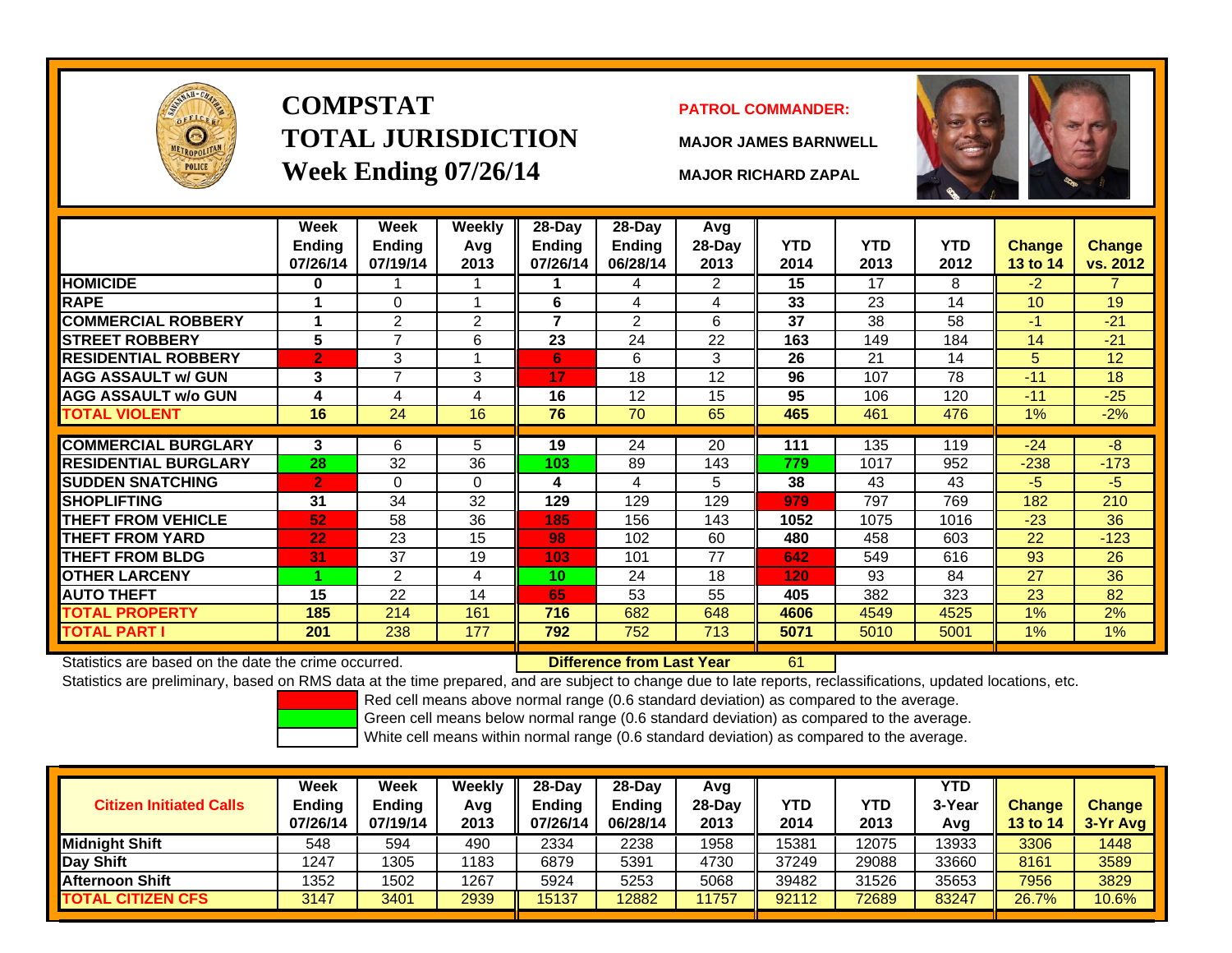

# **COMPSTATWEST CHATHAM PRECINCTWeek Ending 07/26/14**

**PRECINCT COMMANDER:**



**CAPT. CHARLES HALL**

|                             | Week<br><b>Ending</b><br>07/26/14 | Week<br><b>Ending</b><br>07/19/14 | Weekly<br>Avg<br>2013 | $28 - Day$<br><b>Ending</b><br>07/26/14 | 28-Day<br><b>Ending</b><br>06/28/14 | Avg<br>28-Day<br>2013 | <b>YTD</b><br>2014 | YTD.<br>2013 | <b>YTD</b><br>2012 | <b>Change</b><br>13 to 14 | <b>Change</b><br>vs. 2012 |
|-----------------------------|-----------------------------------|-----------------------------------|-----------------------|-----------------------------------------|-------------------------------------|-----------------------|--------------------|--------------|--------------------|---------------------------|---------------------------|
| <b>HOMICIDE</b>             | 0                                 | $\Omega$                          | 0                     | $\bf{0}$                                | 0                                   | $\Omega$              | 0                  |              | $\Omega$           | $-1$                      | $\Omega$                  |
| <b>RAPE</b>                 | $\bf{0}$                          | $\Omega$                          | 0                     | $\mathbf{2}$                            | 0                                   |                       | 8                  | 5            | 4                  | 3                         | $\overline{4}$            |
| <b>COMMERCIAL ROBBERY</b>   | $\bf{0}$                          | 0                                 | 0                     | $\bf{0}$                                |                                     | 1                     | 5                  | 4            | 13                 |                           | $-8$                      |
| <b>STREET ROBBERY</b>       | $\overline{2}$                    |                                   | 0                     | 5                                       | 0                                   | 2                     | 15                 | 15           | 25                 | $\Omega$                  | $-10$                     |
| <b>RESIDENTIAL ROBBERY</b>  | $\bf{0}$                          |                                   | 0                     | 1                                       |                                     |                       | 8                  | 4            | 0                  | 4                         | 8                         |
| <b>AGG ASSAULT w/ GUN</b>   | 0                                 | $\overline{\mathbf{A}}$           | 0                     | 3                                       |                                     | 1                     | 9                  | 11           | 8                  | $-2$                      | 4                         |
| <b>AGG ASSAULT w/o GUN</b>  |                                   | $\Omega$                          |                       |                                         | 3                                   | 3                     | 12                 | 18           | 18                 | -6                        | $-6$                      |
| <b>TOTAL VIOLENT</b>        | $\mathbf{3}$                      | 3                                 | $\overline{2}$        | 12                                      | 6                                   | 8                     | 57                 | 58           | 68                 | $-2%$                     | $-16%$                    |
|                             |                                   |                                   |                       |                                         |                                     |                       |                    |              |                    |                           |                           |
| <b>COMMERCIAL BURGLARY</b>  |                                   | 2                                 |                       | 6                                       | 6                                   | 2                     | 24                 | 16           | 10                 | 8                         | 14                        |
| <b>RESIDENTIAL BURGLARY</b> | 5                                 | 14                                | 6                     | 29                                      | 14                                  | 25                    | 148                | 164          | 150                | $-16$                     | $-2$                      |
| <b>SUDDEN SNATCHING</b>     |                                   | 0                                 | 0                     | $\overline{2}$                          | 0                                   | 0                     | 4                  | $\Omega$     | 5                  | 4                         | $-1$                      |
| <b>SHOPLIFTING</b>          |                                   | 9                                 | 3                     | 28                                      | 27                                  | 12                    | 153                | 81           | 70                 | 72                        | 83                        |
| <b>THEFT FROM VEHICLE</b>   | $\mathbf{2}$                      | 8                                 | 5                     | 18                                      | 25                                  | 21                    | 170                | 147          | 126                | 23                        | 44                        |
| <b>THEFT FROM YARD</b>      | 3                                 | 3                                 | $\overline{2}$        | 14                                      | $\overline{7}$                      | 8                     | 77                 | 57           | 99                 | 20                        | $-22$                     |
| <b>THEFT FROM BLDG</b>      | 4                                 | 4                                 | 3                     | 14                                      | 19                                  | 11                    | 115                | 71           | 102                | 44                        | 13                        |
| <b>OTHER LARCENY</b>        | $\bf{0}$                          | 0                                 |                       | 1                                       |                                     | 2                     | 20                 | 8            | 16                 | 12                        | 4                         |
| <b>AUTO THEFT</b>           | 5                                 | 5                                 | $\overline{2}$        | 15                                      | 8                                   | 9                     | 76                 | 54           | 41                 | 22                        | 35                        |
| <b>TOTAL PROPERTY</b>       | 22                                | 45                                | 23                    | 127                                     | 107                                 | 91                    | 787                | 598          | 619                | 32%                       | 27%                       |
| <b>TOTAL PART I</b>         | 25                                | 48                                | 25                    | 139                                     | 113                                 | 99                    | 844                | 656          | 687                | 29%                       | 23%                       |

Statistics are based on the date the crime occurred. **Difference from Last Year** 

188

Statistics are preliminary, based on RMS data at the time prepared, and are subject to change due to late reports, reclassifications, updated locations, etc.

Red cell means above normal range (0.6 standard deviation) as compared to the average.

Green cell means below normal range (0.6 standard deviation) as compared to the average.

| <b>Citizen Initiated Calls</b> | Week<br><b>Ending</b><br>07/26/14 | <b>Week</b><br><b>Ending</b><br>07/19/14 | Weekly<br>Avg<br>2013 | $28-Day$<br><b>Ending</b><br>07/26/14 | $28$ -Day<br><b>Ending</b><br>06/28/14 | Avg<br>28-Dav<br>2013 | YTD<br>2014 | YTD<br>2013 | YTD<br>3-Year<br>Avg | <b>Change</b><br>13 to 14 | <b>Change</b><br>3-Yr Avg |
|--------------------------------|-----------------------------------|------------------------------------------|-----------------------|---------------------------------------|----------------------------------------|-----------------------|-------------|-------------|----------------------|---------------------------|---------------------------|
| <b>Midnight Shift</b>          | 107                               | 113                                      | 97                    | 440                                   | 445                                    | 389                   | 3042        | 2343        | 2746                 | 699                       | 296                       |
| Day Shift                      | 242                               | 268                                      | 242                   | 2732                                  | 1058                                   | 967                   | 7643        | 5913        | 6790                 | 1730                      | 853                       |
| <b>Afternoon Shift</b>         | 296                               | 281                                      | 259                   | 1204                                  | 940                                    | 1036                  | 8300        | 6403        | 7284                 | 1897                      | 1016                      |
| <b>TOTAL CITIZEN CFS</b>       | 645                               | 645                                      | 598                   | 4376                                  | 2443                                   | 2392                  | 18985       | 14659       | 16820                | 29.5%                     | 12.9%                     |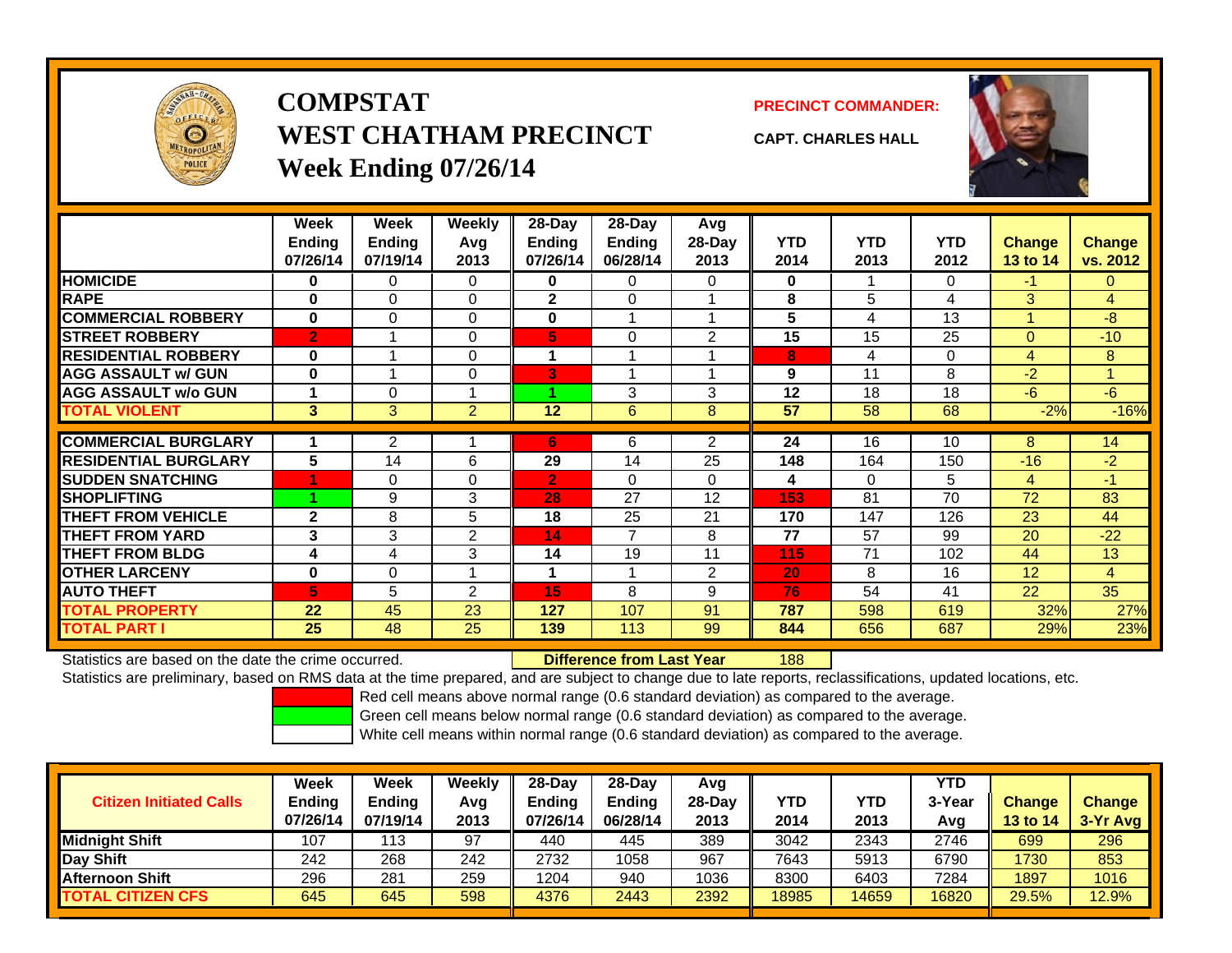

# **COMPSTATDOWNTOWN PRECINCTWeek Ending 07/26/14**

**PRECINCT COMMANDER:**

**CAPT. BEN HERRON**



|                             | Week<br><b>Ending</b> | Week<br><b>Ending</b> | Weekly<br>Avg  | $28$ -Day<br>Ending | 28-Day<br>Ending | Avg<br>28-Day | <b>YTD</b>   | <b>YTD</b>     | <b>YTD</b>     | Change         | <b>Change</b>  |
|-----------------------------|-----------------------|-----------------------|----------------|---------------------|------------------|---------------|--------------|----------------|----------------|----------------|----------------|
|                             | 07/26/14              | 07/19/14              | 2013           | 07/26/14            | 06/28/14         | 2013          | 2014         | 2013           | 2012           | 13 to 14       | vs. 2012       |
| <b>HOMICIDE</b>             | 0                     | $\Omega$              | 0              | 0                   |                  |               | $\mathbf{2}$ | $\overline{7}$ |                | $-5$           |                |
| <b>RAPE</b>                 | $\bf{0}$              | 0                     | 0              | $\mathbf{2}$        | 0                |               | 6            | 6              | 3              | $\Omega$       | 3 <sup>1</sup> |
| <b>COMMERCIAL ROBBERY</b>   | $\bf{0}$              | $\Omega$              | 0              | $\bf{0}$            | 0                |               | 4            | 6              | 6              | $-2$           | $-2$           |
| <b>ISTREET ROBBERY</b>      | $\bf{0}$              | 2                     | $\overline{2}$ | 7                   | 7                | 8             | 40           | 58             | 58             | $-18$          | $-18$          |
| <b>RESIDENTIAL ROBBERY</b>  | $\bf{0}$              | $\Omega$              | 0              | 0                   |                  |               |              | 5              | $\overline{2}$ | $-4$           | $-1$           |
| <b>AGG ASSAULT w/ GUN</b>   | $\bf{0}$              | 3                     |                | 4                   | $\overline{2}$   | 3             | 19           | 28             | 14             | $-9$           | 5.             |
| <b>AGG ASSAULT w/o GUN</b>  | $\bf{0}$              |                       |                | 3                   |                  | 4             | 24           | 22             | 38             | $\overline{2}$ | $-14$          |
| <b>TOTAL VIOLENT</b>        | $\bf{0}$              | 6                     | 4              | 16                  | 12               | 18            | 96           | 132            | 122            | $-27%$         | $-21%$         |
| <b>COMMERCIAL BURGLARY</b>  | $\mathbf{2}$          | 0                     |                | $\mathbf{2}$        |                  | 3             | 21           | 17             | 19             | 4              | $\overline{2}$ |
| <b>RESIDENTIAL BURGLARY</b> | 3                     | $\Omega$              | 3              | ⇁                   | 8                | 13            | 62           | 103            | 94             | $-41$          | $-32$          |
| <b>SUDDEN SNATCHING</b>     |                       | $\Omega$              | 0              |                     | 3                | 2             | 14           | 24             | 22             | $-10$          | $-8$           |
| <b>SHOPLIFTING</b>          | $\overline{2}$        | $\overline{2}$        | 4              | 14                  | 18               | 17            | 132          | 97             | 76             | 35             | 56             |
| <b>THEFT FROM VEHICLE</b>   | 24                    | 19                    | $\overline{7}$ | 67                  | 48               | 29            | 293          | 218            | 210            | 75             | 83             |
| <b>THEFT FROM YARD</b>      | 9                     | 7                     | 4              | 33                  | 22               | 18            | 131          | 146            | 128            | $-15$          | 3              |
| <b>THEFT FROM BLDG</b>      | 6                     | 12                    | 4              | 27                  | 17               | 15            | 148          | 101            | 136            | 47             | 12             |
| <b>OTHER LARCENY</b>        |                       |                       |                | 3                   | 8                | 4             | 31           | 25             | 17             | 6              | 14             |
| <b>AUTO THEFT</b>           |                       | 9                     | 2              | 13 <sub>1</sub>     | 7                | 9             | 70           | 68             | 51             | $\overline{2}$ | 19             |
| <b>TOTAL PROPERTY</b>       | 49                    | 50                    | 27             | 167                 | 138              | 110           | 902          | 799            | 753            | 13%            | 20%            |
| <b>TOTAL PART I</b>         | 49                    | 56                    | 31             | 183                 | 150              | 128           | 998          | 931            | 875            | 7%             | 14%            |

Statistics are based on the date the crime occurred. **Difference from Last Year** 

Statistics are preliminary, based on RMS data at the time prepared, and are subject to change due to late reports, reclassifications, updated locations, etc.

67

Red cell means above normal range (0.6 standard deviation) as compared to the average.

Green cell means below normal range (0.6 standard deviation) as compared to the average.

|                                | <b>Week</b>               | <b>Week</b>               | Weekly      | $28-Day$                  | 28-Dav                    | Avg            |             |             | YTD           |                           |                             |
|--------------------------------|---------------------------|---------------------------|-------------|---------------------------|---------------------------|----------------|-------------|-------------|---------------|---------------------------|-----------------------------|
| <b>Citizen Initiated Calls</b> | <b>Ending</b><br>07/26/14 | <b>Ending</b><br>07/19/14 | Avg<br>2013 | <b>Ending</b><br>07/26/14 | <b>Ending</b><br>06/28/14 | 28-Dav<br>2013 | YTD<br>2014 | YTD<br>2013 | 3-Year<br>Avg | <b>Change</b><br>13 to 14 | <b>Change</b><br>$3-Yr$ Avg |
| <b>Midnight Shift</b>          | 118                       | 102                       | 107         | 488                       | 484                       | 428            | 3410        | 2751        | 3123          | 659                       | 287                         |
| Day Shift                      | 215                       | 247                       | 208         | 919                       | 951                       | 832            | 6433        | 5198        | 5861          | 1235                      | 572                         |
| <b>Afternoon Shift</b>         | 268                       | 291                       | 226         | 147                       | 940                       | 905            | 7212        | 5703        | 6362          | 1509                      | 850                         |
| <b>TOTAL CITIZEN CFS</b>       | 601                       | 640                       | 541         | 2554                      | 2375                      | 2165           | 17055       | 13652       | 15346         | 24.9%                     | 11.1%                       |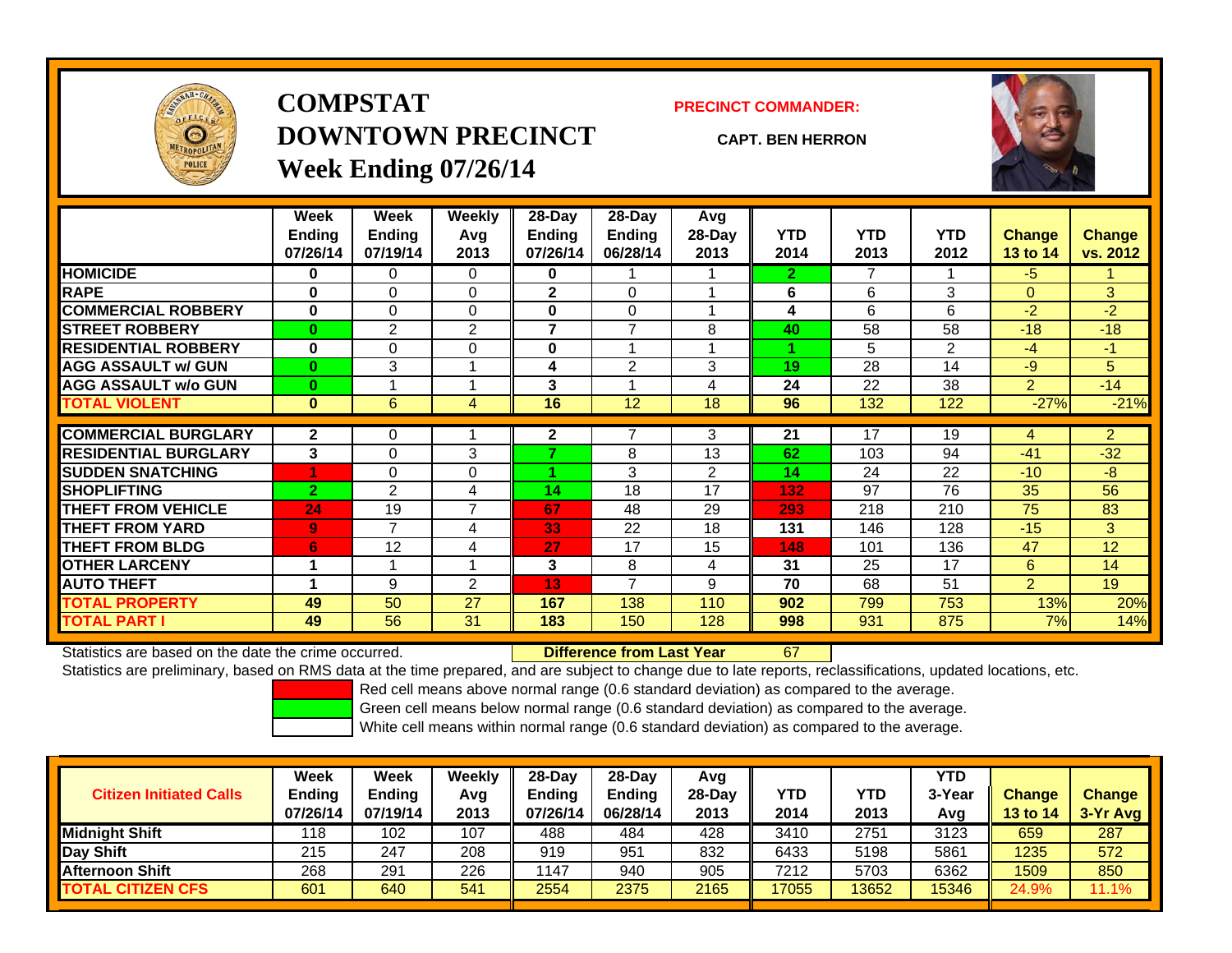

# **COMPSTATCENTRAL PRECINCT CAPT. DEVONN ADAMSWeek Ending 07/26/14**

**PRECINCT COMMANDER:**



|                             | Week<br><b>Endina</b><br>07/26/14 | Week<br>Ending<br>07/19/14 | <b>Weekly</b><br>Avg<br>2013 | 28-Day<br>Endina<br>07/26/14 | $28$ -Day<br><b>Endina</b><br>06/28/14 | Avg<br>$28-Day$<br>2013 | <b>YTD</b><br>2014 | <b>YTD</b><br>2013 | <b>YTD</b><br>2012 | <b>Change</b><br>13 to 14 | <b>Change</b><br>vs. 2012 |
|-----------------------------|-----------------------------------|----------------------------|------------------------------|------------------------------|----------------------------------------|-------------------------|--------------------|--------------------|--------------------|---------------------------|---------------------------|
| <b>HOMICIDE</b>             | 0                                 |                            | $\Omega$                     |                              | 2                                      |                         | 10 <sub>1</sub>    | 4                  | 5                  | 6                         | 5                         |
| <b>RAPE</b>                 | 0                                 | 0                          | $\Omega$                     | $\bf{0}$                     |                                        | 0                       | 7                  | 5.                 | 0                  | $\overline{2}$            | $\overline{7}$            |
| <b>COMMERCIAL ROBBERY</b>   |                                   | 0                          | $\mathbf 0$                  | $\mathbf{2}$                 | $\Omega$                               |                         | 10                 | 9                  | 9                  |                           |                           |
| <b>STREET ROBBERY</b>       | 1                                 | $\overline{2}$             |                              | $\overline{7}$               | 10                                     | 5                       | 61                 | 36                 | 45                 | 25                        | 16                        |
| <b>RESIDENTIAL ROBBERY</b>  | 0                                 |                            | 0                            | $\overline{2}$               |                                        |                         | 4                  | 4                  | 3                  | $\mathbf{0}$              |                           |
| <b>AGG ASSAULT w/ GUN</b>   | 1                                 | 3                          |                              | 7                            | 10                                     | 4                       | 40                 | 32                 | 29                 | 8                         | 11                        |
| <b>AGG ASSAULT w/o GUN</b>  | 2                                 | 2                          |                              |                              | 4                                      | 4                       | 27                 | 32                 | 26                 | $-5$                      |                           |
| <b>TOTAL VIOLENT</b>        | 5                                 | 9                          | 4                            | 26                           | 28                                     | 17                      | 159                | 122                | 117                | 30%                       | 36%                       |
|                             |                                   |                            |                              |                              |                                        |                         |                    |                    |                    |                           |                           |
| <b>COMMERCIAL BURGLARY</b>  | $\bf{0}$                          | 0                          | 2                            | 3.                           | 3                                      |                         | 23                 | 46                 | 27                 | $-23$                     | $-4$                      |
| <b>RESIDENTIAL BURGLARY</b> | 6                                 | 6                          | 9                            | 23                           | 26                                     | 37                      | 235                | 258                | 270                | $-23$                     | $-35$                     |
| <b>SUDDEN SNATCHING</b>     | $\bf{0}$                          | 0                          | $\mathbf 0$                  |                              |                                        |                         | 5                  | 7                  | 7                  | $-2$                      | $-2$                      |
| <b>SHOPLIFTING</b>          | $\mathbf{2}$                      |                            | $\overline{2}$               | 9                            | 6                                      | 8                       | 60                 | 59                 | 21                 |                           | 39                        |
| <b>THEFT FROM VEHICLE</b>   | 8                                 | 10                         | 9                            | 30                           | 41                                     | 36                      | 243                | 248                | 255                | -5                        | $-12$                     |
| <b>THEFT FROM YARD</b>      | 3                                 | 6                          | 4                            | 22                           | 37                                     | 16                      | 123                | 117                | 161                | 6                         | $-38$                     |
| <b>THEFT FROM BLDG</b>      | 8                                 | $\overline{ }$             | 4                            | 24                           | 21                                     | 17                      | 130                | 119                | 109                | 11                        | 21                        |
| <b>OTHER LARCENY</b>        | $\bf{0}$                          | 0                          |                              | 3                            | 4                                      | 4                       | 18                 | 14                 | 11                 | 4                         | $\overline{7}$            |
| <b>AUTO THEFT</b>           | 3                                 | 4                          | 4                            | 17                           | 17                                     | 17                      | 135                | 104                | 79                 | 31                        | 56                        |
| <b>TOTAL PROPERTY</b>       | 30                                | 34                         | 35                           | 132                          | 156                                    | 142                     | 972                | 972                | 940                | 0%                        | 3%                        |
| <b>TOTAL PART I</b>         | 35                                | 43                         | 39                           | 158                          | 184                                    | 159                     | 1131               | 1094               | 1057               | 3%                        | 7%                        |

Statistics are based on the date the crime occurred. **Difference from Last Year** 

37

Statistics are preliminary, based on RMS data at the time prepared, and are subject to change due to late reports, reclassifications, updated locations, etc.

Red cell means above normal range (0.6 standard deviation) as compared to the average.

Green cell means below normal range (0.6 standard deviation) as compared to the average.

| <b>Citizen Initiated Calls</b> | Week<br><b>Ending</b><br>07/26/14 | Week<br><b>Ending</b><br>07/19/14 | Weekly<br>Avg<br>2013 | $28-Day$<br><b>Ending</b><br>07/26/14 | 28-Dav<br><b>Ending</b><br>06/28/14 | Avg<br>28-Day<br>2013 | YTD<br>2014 | YTD<br>2013 | YTD<br>3-Year<br>Avg | <b>Change</b><br>13 to 14 | <b>Change</b><br>3-Yr Avg |
|--------------------------------|-----------------------------------|-----------------------------------|-----------------------|---------------------------------------|-------------------------------------|-----------------------|-------------|-------------|----------------------|---------------------------|---------------------------|
| Midnight Shift                 | 115                               | 135                               | 105                   | 508                                   | 495                                 | 419                   | 3337        | 2636        | 3040                 | 701                       | 297                       |
| Day Shift                      | 279                               | 257                               | 249                   | 1126                                  | 1100                                | 996                   | 7908        | 6155        | 6716                 | 1753                      | 1192                      |
| <b>Afternoon Shift</b>         | 255                               | 305                               | 263                   | 1166                                  | 1089                                | 1050                  | 8009        | 6655        | 7515                 | 1354                      | 494                       |
| <b>TOTAL CITIZEN CFS</b>       | 649                               | 697                               | 616                   | 2800                                  | 2684                                | 2465                  | 19254       | 15446       | 17270                | 24.7%                     | 1.5%                      |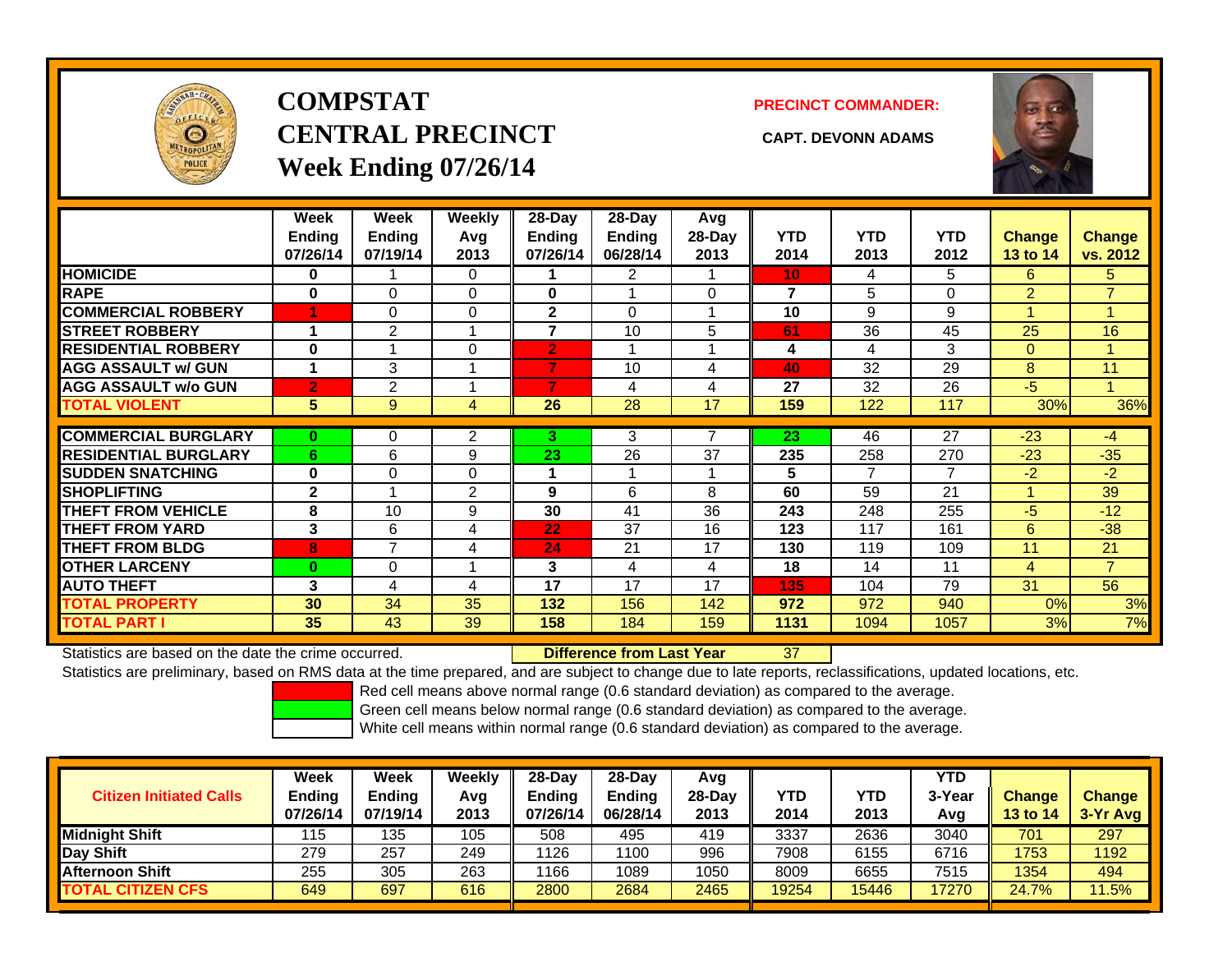

## **COMPSTATSOUTHSIDE PRECINCT** CAPT. TERRY SHOOP **Week Ending 07/26/14**

### **PRECINCT COMMANDER:**



|                             | Week<br><b>Ending</b><br>07/26/14 | Week<br><b>Ending</b><br>07/19/14 | Weekly<br>Avg<br>2013 | 28-Day<br><b>Ending</b><br>07/26/14 | 28-Day<br><b>Ending</b><br>06/28/14 | Avg<br>28-Day<br>2013 | <b>YTD</b><br>2014 | <b>YTD</b><br>2013 | <b>YTD</b><br>2012 | <b>Change</b><br>13 to 14 | <b>Change</b><br>vs. 2012 |
|-----------------------------|-----------------------------------|-----------------------------------|-----------------------|-------------------------------------|-------------------------------------|-----------------------|--------------------|--------------------|--------------------|---------------------------|---------------------------|
| <b>HOMICIDE</b>             | $\bf{0}$                          | $\mathbf{0}$                      | 0                     | $\bf{0}$                            | $\Omega$                            | $\Omega$              | 0                  | 3                  | 0                  | $-3$                      | $\overline{0}$            |
| <b>RAPE</b>                 |                                   | $\Omega$                          | 0                     |                                     |                                     |                       | 3                  | $\overline{2}$     | 4                  |                           | $-1$                      |
| <b>COMMERCIAL ROBBERY</b>   | $\bf{0}$                          |                                   | 0                     | 4                                   |                                     | 2                     | 13                 | 11                 | 24                 | $\overline{2}$            | $-11$                     |
| <b>STREET ROBBERY</b>       | 1                                 | 2                                 |                       | 3                                   | 5                                   | 3                     | 27                 | 15                 | 31                 | 12                        | -4                        |
| <b>RESIDENTIAL ROBBERY</b>  | $\overline{2}$                    | $\Omega$                          | $\Omega$              | $\mathbf{2}$                        |                                     |                       | 8                  | 3                  | 7                  | 5                         |                           |
| <b>AGG ASSAULT w/ GUN</b>   | $\bf{0}$                          | $\Omega$                          | 0                     | $\bf{0}$                            | и                                   |                       | 5                  | 9                  | $\overline{ }$     | $-4$                      | $-2$                      |
| <b>AGG ASSAULT w/o GUN</b>  | $\bf{0}$                          | $\Omega$                          | $\Omega$              | $\bf{0}$                            |                                     | 2                     | 8                  | 20                 | 18                 | $-12$                     | $-10$                     |
| <b>TOTAL VIOLENT</b>        | 4                                 | 3                                 | $\overline{2}$        | 10                                  | 10                                  | 10                    | 64                 | 63                 | 91                 | 2%                        | $-30%$                    |
|                             |                                   |                                   |                       |                                     |                                     |                       |                    |                    |                    |                           |                           |
| <b>COMMERCIAL BURGLARY</b>  | $\bf{0}$                          | 2                                 |                       | $\mathbf{2}$                        | 4                                   | 4                     | 22                 | 33                 | 43                 | $-11$                     | $-21$                     |
| <b>RESIDENTIAL BURGLARY</b> | 4                                 | 4                                 | 8                     | 11                                  | 18                                  | 31                    | 127                | 222                | 209                | $-95$                     | $-82$                     |
| <b>SUDDEN SNATCHING</b>     | $\bf{0}$                          | $\Omega$                          | 0                     | $\bf{0}$                            | $\Omega$                            |                       | 7                  | 6                  | 6                  | и                         |                           |
| <b>SHOPLIFTING</b>          | 13                                | 9                                 | 15                    | 41                                  | 50                                  | 58                    | 381                | 382                | 410                | $-1$                      | $-29$                     |
| <b>THEFT FROM VEHICLE</b>   | 6                                 | 10                                | $\overline{7}$        | 34                                  | 24                                  | 28                    | 180                | 231                | 213                | $-51$                     | $-33$                     |
| <b>THEFT FROM YARD</b>      | 3                                 |                                   | $\overline{2}$        | 7                                   | 16                                  | 8                     | 66                 | 62                 | 105                | 4                         | $-39$                     |
| <b>THEFT FROM BLDG</b>      | 5                                 | 7                                 | 5                     | 18                                  | 26                                  | 19                    | 113                | 149                | 151                | $-36$                     | $-38$                     |
| <b>OTHER LARCENY</b>        | $\bf{0}$                          |                                   |                       | $\overline{2}$                      | 2                                   | 4                     | 18                 | 28                 | 14                 | $-10$                     | 4                         |
| <b>AUTO THEFT</b>           | 3                                 | $\overline{2}$                    | $\overline{2}$        | 7                                   | 8                                   | 9                     | 53                 | 77                 | 89                 | $-24$                     | $-36$                     |
| <b>TOTAL PROPERTY</b>       | 34                                | 36                                | 40                    | 122                                 | 148                                 | 163                   | 967                | 1190               | 1240               | $-19%$                    | $-22%$                    |
| <b>TOTAL PART I</b>         | 38                                | 39                                | 43                    | 132                                 | 158                                 | 173                   | 1031               | 1253               | 1331               | $-18%$                    | $-23%$                    |

Statistics are based on the date the crime occurred. **Difference from Last Year** 

-222

Statistics are preliminary, based on RMS data at the time prepared, and are subject to change due to late reports, reclassifications, updated locations, etc.

Red cell means above normal range (0.6 standard deviation) as compared to the average.

Green cell means below normal range (0.6 standard deviation) as compared to the average.

| <b>Citizen Initiated Calls</b> | Week<br>Ending<br>07/26/14 | Week<br><b>Ending</b><br>07/19/14 | Weekly<br>Avg<br>2013 | $28-Dav$<br>Ending<br>07/26/14 | 28-Dav<br><b>Ending</b><br>06/28/14 | Avg<br>$28-Dav$<br>2013 | YTD<br>2014 | YTD<br>2013 | YTD<br>3-Year<br>Avg | <b>Change</b><br>13 to 14 | <b>Change</b><br>3-Yr Avg |
|--------------------------------|----------------------------|-----------------------------------|-----------------------|--------------------------------|-------------------------------------|-------------------------|-------------|-------------|----------------------|---------------------------|---------------------------|
| <b>Midnight Shift</b>          | 110                        | 104                               | 86                    | 421                            | 407                                 | 343                     | 2656        | 2052        | 2379                 | 604                       | 277                       |
| Day Shift                      | 258                        | 277                               | 238                   | 1053                           | 141                                 | 950                     | 7500        | 5759        | 6716                 | 1741                      | 784                       |
| <b>Afternoon Shift</b>         | 246                        | 302                               | 244                   | 1123                           | 1064                                | 976                     | 7448        | 5901        | 6717                 | 1547                      | 731                       |
| <b>TOTAL CITIZEN CFS</b>       | 614                        | 683                               | 567                   | 2597                           | 2612                                | 2269                    | 17604       | 13712       | 15812                | 28.4%                     | 11.3%                     |